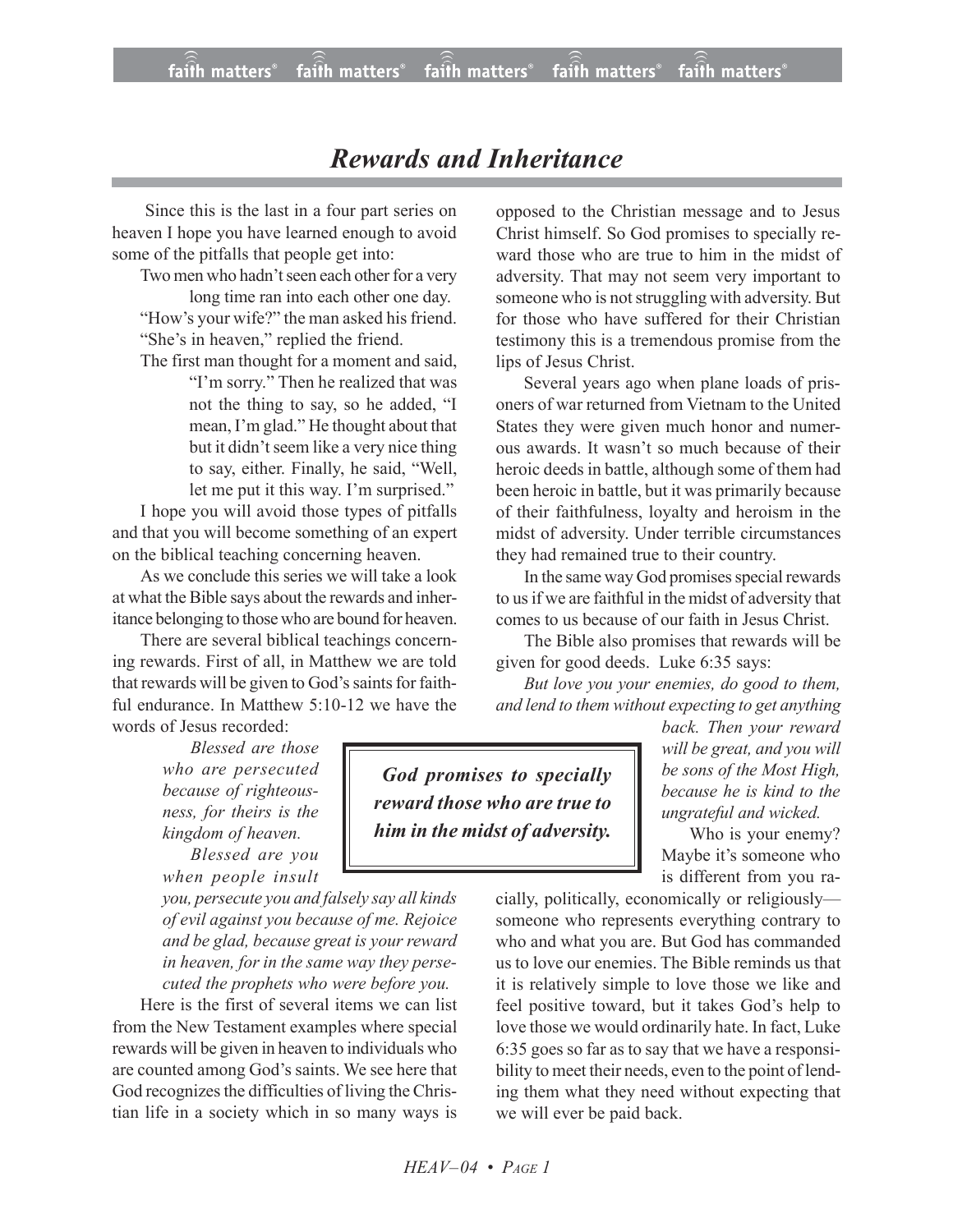That's what Jesus did. The Bible plainly teaches is in Romans 5:8 that "*While we were still sinners, Christ died for us."* So he asks that we follow his example, and he promises rewards for those who do. I suspect some Christians will be deprived of some of heaven's rewards simply because we have not taken the opportunities God has given us to do good to others.

Of course, all Christians will have their works judged before the judgment seat of Christ. In 2 Corinthians 5:10 we read,*"For we must all appear before the judgment seat of Christ, that each one may receive what is due him for the things done while in the body, whether good or bad."* That will be an enlightening experience! Many will hang their heads in shame and embarrassment while many will be honored as we never imagined!

This is not judgment in the sense of condemnation. The Bible promises us in Romans 8:1 that "*there is now no condemnation for those who are in Christ Jesus,"* but it is judgment to discern what we have done as far as the opportunities God has given us to serve our fellow men and women. We have a heavy responsibility, but we also have a great opportunity. And God guarantees that anything that seems to be lost in good works for other people God will more than reimburse as far as the rewards of heaven are concerned. You simply can't beat a deal like that!

Well, rewards will be given for those who remain faithful through difficult times and rewards will be given for those who do good deeds. Rewards will also be given for those who are faithful stewards.

The parable of the talents in Matthew 25:14-30 indicates that men will be judged not on the basis of how much they had but on the basis of what they did with what they did have. In Matthew 6:19-21 we find the familiar words that tell us:

*Do not store up for yourselves treasures on earth, where moth and rust destroy, and where thieves break in and steal. But store up for yourselves treasures in heaven, where moth and rust do not destroy, and where thieves do not break in and steal. For where your treasure is, there your heart will be also.*

You might say that God checks bank accounts! We may not be able to take it with us, but we can send it on ahead!

We can all take inventory of the material things as well as the spiritual blessings that we have. Then we need to look forward to the day that God will reward us on the basis of what we have done with what he has given to us. It's interesting that the promise isn't that those who have a lot will be well rewarded and those who have a little will be poorly rewarded. The issue is what we do with what we have, regardless of how much it is. God is keeping track of how we handle the resources we have. That extends from our bank accounts to our Christian witnesses. God has given us everything we have and God will reward us some day on the basis of what we do with the gifts he has given to us.

But the concept of heaven and heaven's wealth is tied more to a concept of inheritance than a concept of reward. We read in the book of Revelation, for example, strong indications that many of the rewards that are given to believers in heaven, such as crowns, are laid at the feet of Jesus. So, perhaps they are not even kept beyond our early days of heaven's experience.

But that would not be the case with our inheritance. Inheritance is different. A reward is something like a paycheck, something we've worked for, something we have received as a result of what we have done. But an inheritance is drastically different. An inheritance is wealth or accumulation of resources that comes, not from work we've done, but from the relationships we have had.

The New Testament was written within a Roman culture and a Roman law. During the Roman rule of the Mediterranean world Roman law had specific guidelines regarding inheritances. One of those guidelines was that the recipient of an inheritance was regarded as the continuator of the benefactor's personality. Therefore, if you had a grouchy but rich uncle who left you a lot of money, under Roman law you were to carry on his grouchiness because he gave you the money to carry on his richness. In other words, you were supposed to be like him.